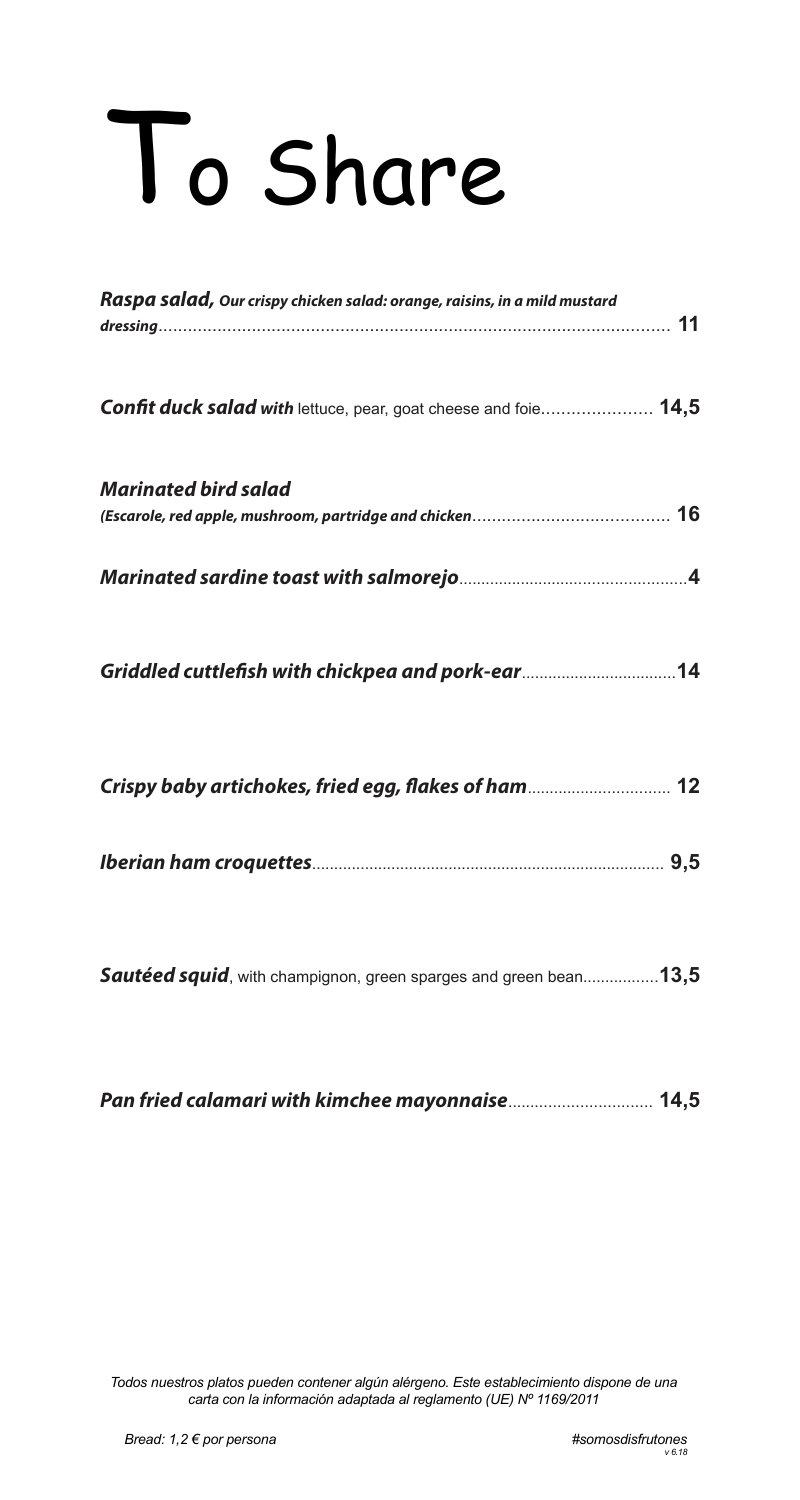

| Duck breast with couscous, kamala olives, Moroccan lemon, |  |
|-----------------------------------------------------------|--|
|                                                           |  |
|                                                           |  |
|                                                           |  |



|--|--|

| Seafood & fish casserole |  |
|--------------------------|--|
|                          |  |

*Todos nuestros platos pueden contener algún alérgeno. Este establecimiento dispone de una carta con la información adaptada al reglamento (UE) Nº 1169/2011*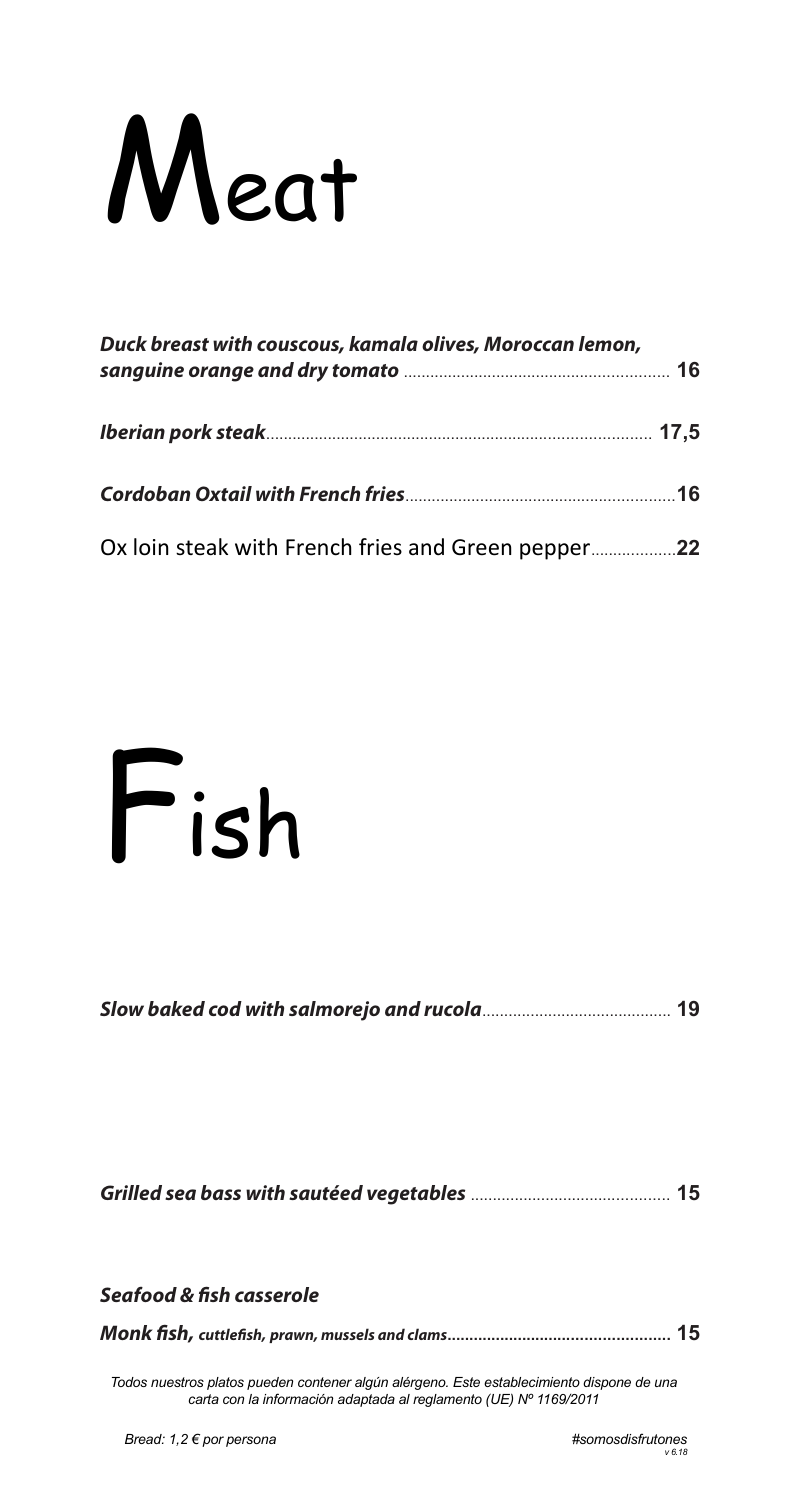## Rices &

## fideuá

| <b>Oven-baked rice with local produce</b>                            |
|----------------------------------------------------------------------|
| (Chorizo, spare rib, potato, chickpeas, black pudding, & tomato14,5  |
|                                                                      |
| Rice with duck confit, artichokes & field mushrooms15                |
|                                                                      |
|                                                                      |
| Creamy squid rice, with tender asparagus                             |
|                                                                      |
|                                                                      |
| Fideuá with baby squid in its ink: Paella-style dish using, macaroni |
|                                                                      |

*Todos nuestros platos pueden contener algún alérgeno. Este establecimiento dispone de una carta con la información adaptada al reglamento (UE) Nº 1169/2011*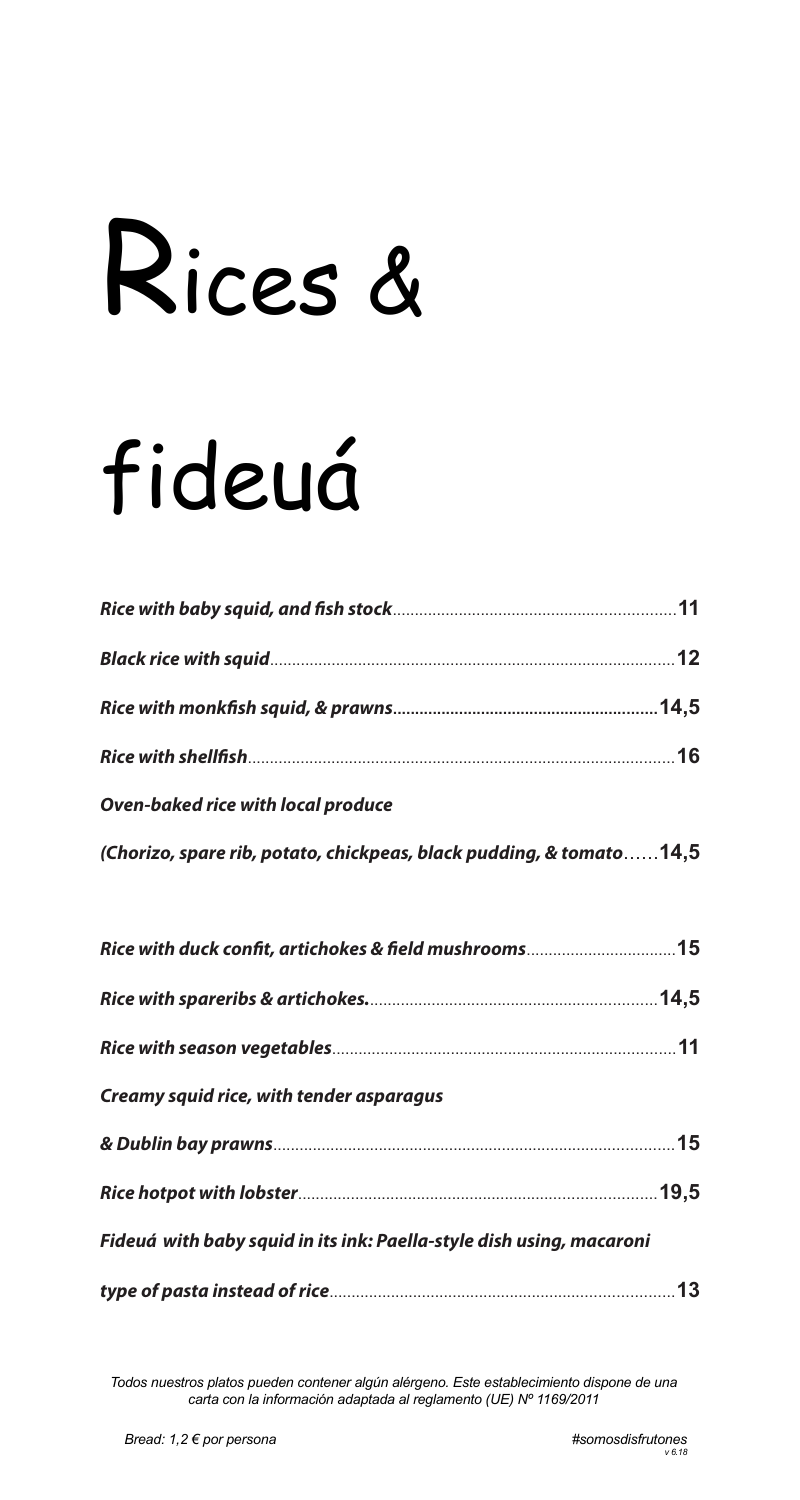Price per person. Minimum 2 portions. The cooking time of our rice is from 25 to 30 minutes Maximum 2 type of rice in each table

Todos nuestros platos pueden contener algún alérgeno. Este establecimiento dispone de una<br>carta con la información adaptada al reglamento (UE) Nº 1169/2011